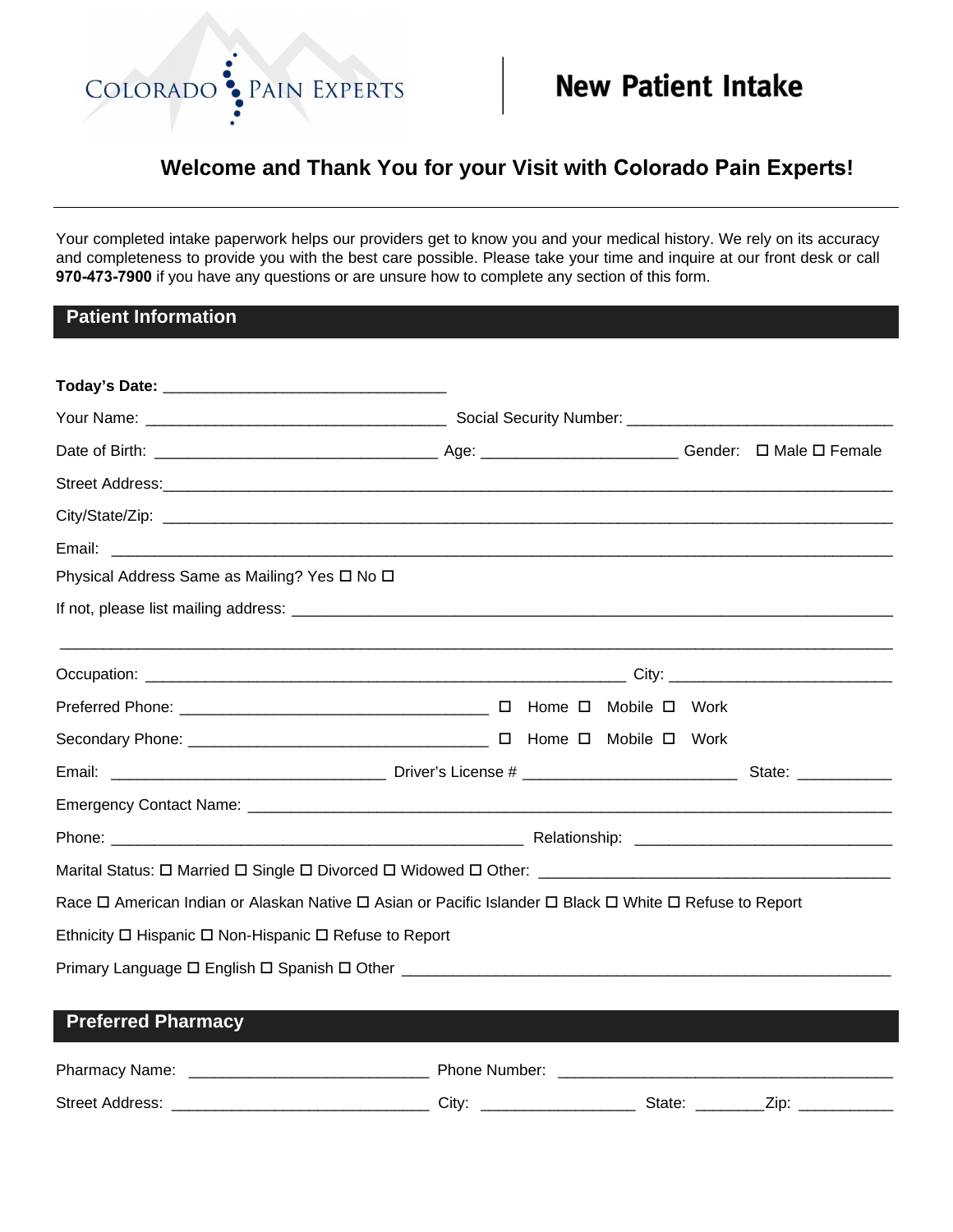

# **Primary Insurance Plan**

Payer (e.g. BC/BS): \_\_\_\_\_\_\_\_\_\_\_\_\_\_\_\_\_\_\_\_\_\_\_\_\_\_\_\_\_\_\_ Plan: \_\_\_\_\_\_\_\_\_\_\_\_\_\_\_\_\_\_\_\_\_\_\_\_\_\_\_\_\_\_\_\_\_\_\_\_\_\_\_\_\_\_\_\_

Policy/I.D. Number: \_\_\_\_\_\_\_\_\_\_\_\_\_\_\_\_\_\_\_\_\_\_\_ Group Number: \_\_\_\_\_\_\_\_\_\_\_\_\_\_\_\_\_\_\_\_\_\_\_\_\_\_\_\_\_\_\_\_\_\_\_\_\_\_\_\_\_\_\_\_

#### **Complete this box if you are Not the policy holder for your primary insurance**

| Insurance Policy Holder: □ Self □ Spouse □ Child □ Other: |                         |                                      |  |  |
|-----------------------------------------------------------|-------------------------|--------------------------------------|--|--|
| Policy Holder Name:                                       |                         | Policy Holder Gender:□ Female □ Male |  |  |
| Date of Birth:                                            | Social Security Number: |                                      |  |  |

## **Secondary Insurance Plan (if any)**

Payer (e.g. BC/BS): \_\_\_\_\_\_\_\_\_\_\_\_\_\_\_\_\_\_\_\_\_\_\_\_\_\_\_\_\_\_\_ Plan: \_\_\_\_\_\_\_\_\_\_\_\_\_\_\_\_\_\_\_\_\_\_\_\_\_\_\_\_\_\_\_\_\_\_\_\_\_\_\_\_\_\_\_\_

Policy/I.D. Number: \_\_\_\_\_\_\_\_\_\_\_\_\_\_\_\_\_\_\_\_\_\_\_ Group Number: \_\_\_\_\_\_\_\_\_\_\_\_\_\_\_\_\_\_\_\_\_\_\_\_\_\_\_\_\_\_\_\_\_\_\_\_\_\_\_\_\_\_\_\_

### **Complete this box if you are Not the policy holder for your primary insurance**

|                     | Insurance Policy Holder: $\Box$ Self $\Box$ Spouse $\Box$ Child $\Box$ Other: |                                       |
|---------------------|-------------------------------------------------------------------------------|---------------------------------------|
| Policy Holder Name: |                                                                               | Policy Holder Gender: □ Female □ Male |
| Date of Birth:      | Social Security Number:                                                       |                                       |

# **Workers Compensation Claim Information**

Complete this section only if your visit today is related to a Workers Compensation claim.

| Agent Name:<br><u> 1980 - Johann Stein, Amerikaansk politiker († 1908)</u> |                                                                                                                                                                                                                                |
|----------------------------------------------------------------------------|--------------------------------------------------------------------------------------------------------------------------------------------------------------------------------------------------------------------------------|
| Phone number:                                                              | Fax number: The contract of the contract of the contract of the contract of the contract of the contract of the contract of the contract of the contract of the contract of the contract of the contract of the contract of th |
| Claim Number:                                                              |                                                                                                                                                                                                                                |
|                                                                            |                                                                                                                                                                                                                                |

# **Injury Claim**

Is your pain the result of a motor vehicle accident or other accident, which occurred within the last two years, and was caused by the fault or negligent of another?  $\Box$  yes  $\Box$  no

Have you hired an attorney for purposes of making any claims arising from that accident?  $\Box$  yes  $\Box$  no

If yes to either question, you will be asked to complete two additional forms.

I certify that the above information is accurate, complete and true. I give my consent for Colorado Pain Experts to retrieve and review my medication history. I understand that this will become part of my medical record.

Patient Signature:\_\_\_\_\_\_\_\_\_\_\_\_\_\_\_\_\_\_\_\_\_\_\_\_\_\_\_\_\_\_\_\_\_\_\_\_\_\_\_\_\_\_\_\_\_\_\_ Date:\_\_\_\_\_\_\_\_\_\_\_\_\_\_\_\_\_\_\_\_\_\_\_\_\_\_\_\_\_\_\_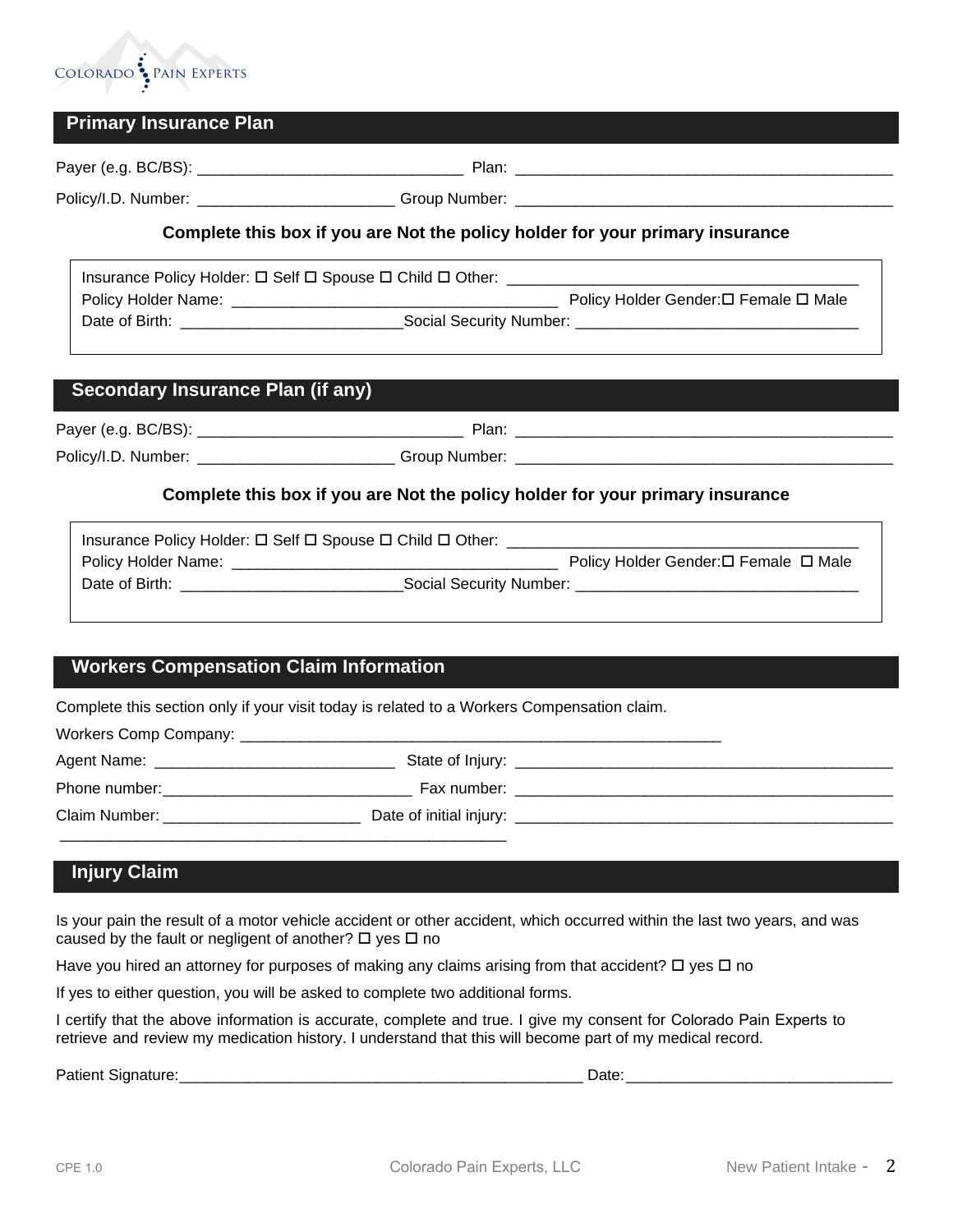

# **Clinical Information**

Your Name: \_\_\_\_\_\_\_\_\_\_\_\_\_\_\_\_\_\_\_\_\_\_\_\_\_\_\_\_\_\_\_\_\_\_\_\_\_\_\_\_\_\_ Today's Date:\_\_\_\_\_\_\_\_\_\_\_\_\_\_\_\_\_\_\_\_\_\_\_\_\_\_\_\_\_\_\_\_\_

 $\overset{8}{\longrightarrow}$  +  $\overset{9}{\longrightarrow}$  10

Height: \_\_\_\_\_\_\_\_\_\_\_\_\_\_\_\_\_\_\_\_\_\_\_\_\_\_\_\_\_\_\_\_\_\_\_\_\_\_\_ Weight: \_\_\_\_\_\_\_\_\_\_\_\_\_\_\_\_\_\_\_\_\_\_\_\_\_\_\_ Lbs: \_\_\_\_\_\_\_\_\_\_\_\_

#### **Referral**

Were you referred to our clinic by another physician? If so, whom? \_\_\_\_\_\_\_\_\_\_\_\_\_

If not, how did you hear about us?  $\Box$  TV  $\Box$  Radio  $\Box$  Insurance  $\Box$  Company  $\Box$  Family  $\Box$  Friend  $\Box$  PCP

Facebook Twitter YouTube Other Website:\_\_\_\_\_\_\_\_\_\_\_\_\_\_\_\_\_\_\_\_\_\_\_\_\_\_\_\_\_\_\_\_\_\_\_\_\_\_\_\_\_\_\_\_\_\_\_\_\_\_\_\_\_

# **Pain Description**

Use the pain scale described below to rate your pain for the questions below:

- $0 \text{Pain-free}$
- 1 Very minor annoyance, occasional minor twinges
- 2 Minor annoyance, occasional strong twinges
- 3 Annoying enough to be distracting
- 4 Can be ignored if you are really involved in your work/task, but still distracting
- 5 Cannot be ignored for more than 30 minutes
- 6 Cannot be ignored for any length of time, but you can still go to work and participate in social activities
- 7 Makes it difficult to concentrate, interferes with sleep, but you can still function with effort
- 8 Physical activity is severely limited. You can read and talk with effort. Nausea and dizziness caused by pain.
- 9 Unable to speak, crying out or moaning uncontrollably, near delirium
- 10 Unconscious, pain makes you pass out

| What number on the pain scale (0-10) best describes your pain right now?                   |
|--------------------------------------------------------------------------------------------|
| What number on the pain scale (0-10) best describes your worst pain?                       |
| What number on the pain scale (0-10) best describes your least pain?                       |
| What number on the pain scale (0-10) best describes your average pain over the last month? |
|                                                                                            |

Where is your worst area of pain located?\_\_\_\_\_\_\_\_\_\_\_\_\_\_\_\_\_\_\_\_\_\_\_\_\_\_\_\_\_\_\_\_\_\_\_\_\_\_\_\_\_\_\_\_\_\_\_\_\_\_\_\_\_\_\_\_\_\_\_\_\_\_\_\_

Does this pain radiate? If so, where?

Please list any additional areas of pain:\_\_\_\_\_\_\_\_\_\_\_\_\_\_\_\_\_\_\_\_\_\_\_\_\_\_\_\_\_\_\_\_\_\_\_\_\_\_\_\_\_\_\_\_\_\_\_\_\_\_\_\_\_\_\_\_\_\_\_\_\_\_\_\_\_\_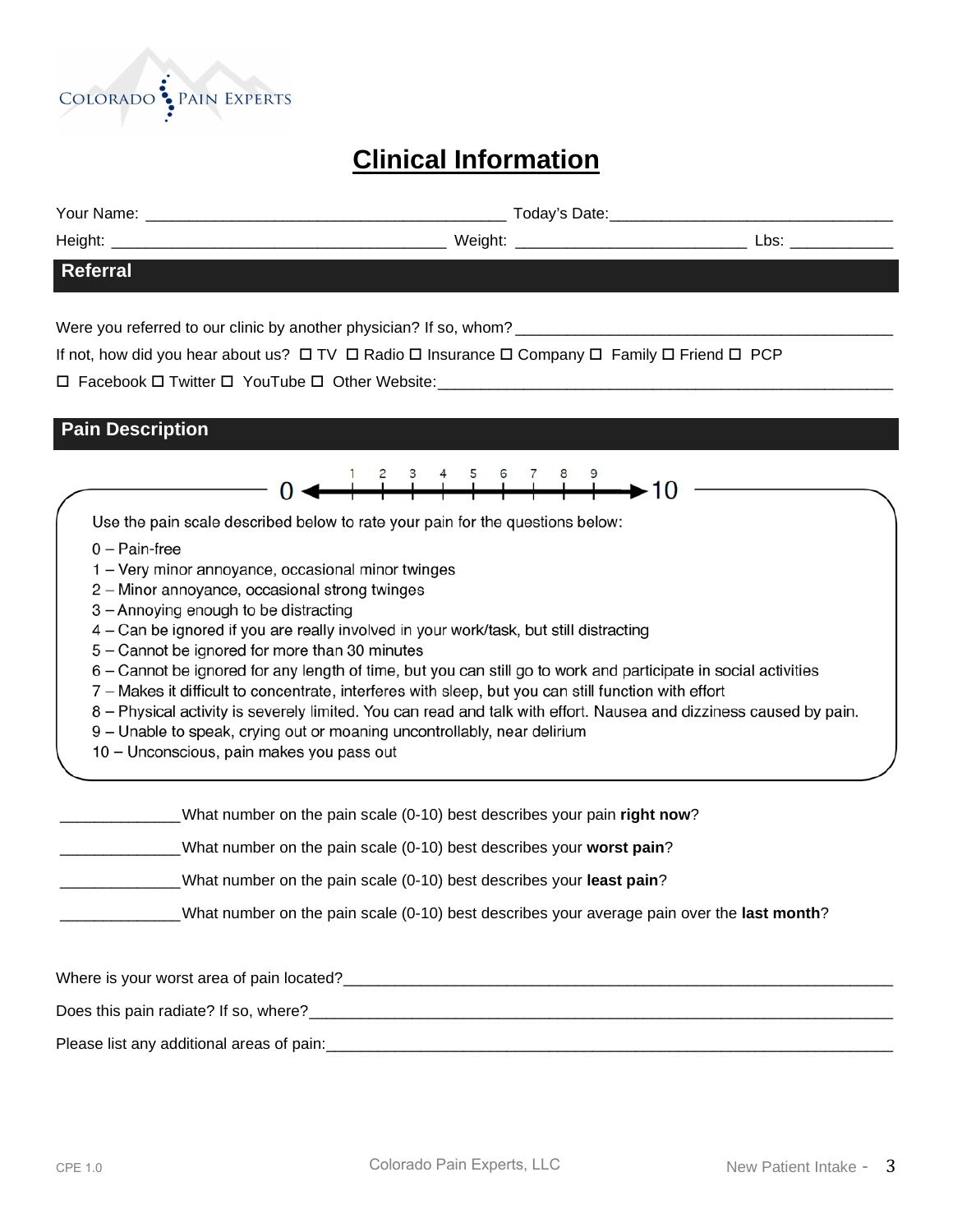

# **Onset of Symptoms**

Approximately when did this pain begin?\_\_\_\_\_\_\_\_\_\_\_\_\_\_\_\_\_\_\_\_\_\_\_\_\_\_\_\_\_\_\_\_\_\_\_\_\_\_\_\_\_\_\_\_\_\_\_\_\_\_\_\_\_\_\_\_\_\_\_\_\_\_\_\_\_

What caused your current pain episode? \_\_\_\_\_\_\_\_\_\_\_\_\_\_\_\_\_\_\_\_\_\_\_\_\_\_\_\_\_\_\_\_\_\_\_\_\_\_\_\_\_\_\_\_\_\_\_\_\_\_\_\_\_\_\_\_\_\_\_\_\_\_\_\_

How did your current pain episode begin?  $\Box$  Gradually  $\Box$  Suddenly

Since your pain began, how has it changed?  $\square$  Decreased  $\square$  Increased  $\square$  Stayed the same

Use this diagram to indicate the location and type of your pain. Mark the drawing with the following letters that best describe your symptoms:

> "N" = numbness "S" = stabbing " $B$ " = burning "P" = pins and needles " $A$ " = aching



|                       |                      | Pain Description - Check all of the following that describe of your pain: |                                |
|-----------------------|----------------------|---------------------------------------------------------------------------|--------------------------------|
| $\Box$ Aching         | $\square$ Numbness   | $\square$ Spasming                                                        | $\Box$ Throbbing               |
| $\Box$ Cramping       | $\square$ Shock-like | $\square$ Squeezing                                                       | $\Box$ Tingling/Pins & Needles |
| $\Box$ Dull           | $\Box$ Shooting      | $\square$ Stabbing/Sharp                                                  | $\Box$ Tiring/Exhausting       |
| $\Box$ Hot/Burning    |                      |                                                                           |                                |
| <b>Pain Frequency</b> |                      |                                                                           |                                |

What word best describes the frequency of your pain?  $\Box$  Constant  $\Box$  Intermittent

When is your pain at its worst?  $\Box$  Mornings  $\Box$  During the day  $\Box$  Evenings  $\Box$  Middle of the night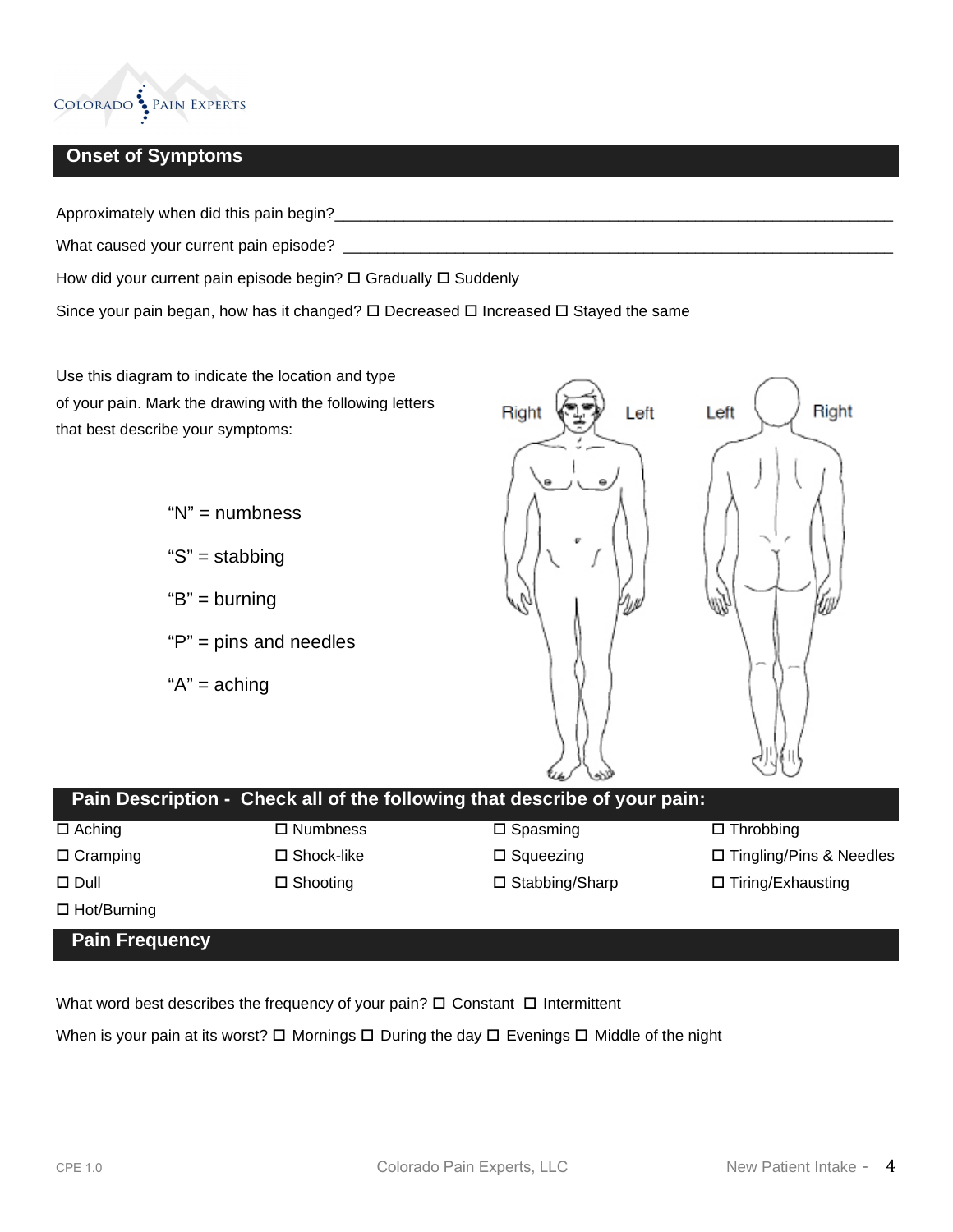

# **Mark all of the following activities that are adversely/negatively affected by your pain**

| □ Enjoyment of Life | $\Box$ Normal Work              | $\Box$ Sleep      |
|---------------------|---------------------------------|-------------------|
| □ General Activity  | □ Recreational Activities       | $\square$ Walking |
| $\square$ Mood      | $\Box$ Relationship with people | $\Box$ Other:     |

 $\Box$  My goal is to resume normal activities

# **In the past three months have you developed any new:**

| □ Balance Problems              | $\Box$ Bladder incontinence | $\Box$ Bowel incontinence | $\Box$ Chills   |
|---------------------------------|-----------------------------|---------------------------|-----------------|
| $\Box$ Difficulty Walking       | $\Box$ Fevers               | □ Nausea                  | $\Box$ Vomiting |
| $\Box$ Numbness/Tingling-Where? |                             | $\Box$ Other:             |                 |

**I Have Not Recently Developed Any Of The Above Conditions**

| <b>Diagnostic Tests and Imaging</b>        |                                                                                                                                                                                                                                |                                       |  |
|--------------------------------------------|--------------------------------------------------------------------------------------------------------------------------------------------------------------------------------------------------------------------------------|---------------------------------------|--|
|                                            | Date: the contract of the contract of the contract of the contract of the contract of the contract of the contract of the contract of the contract of the contract of the contract of the contract of the contract of the cont | __Facility: _________________________ |  |
| $\Box$ X-ray of the                        | Date: ___________________                                                                                                                                                                                                      | Facility: $\qquad \qquad$             |  |
|                                            | Date: Date:                                                                                                                                                                                                                    | Facility: ______________________      |  |
| □ EMG/NCV study of the                     | Date: the contract of the contract of the contract of the contract of the contract of the contract of the contract of the contract of the contract of the contract of the contract of the contract of the contract of the cont | Facility: ___________________________ |  |
| $\Box$ Ultrasound of the                   | Date: the contract of the contract of the contract of the contract of the contract of the contract of the contract of the contract of the contract of the contract of the contract of the contract of the contract of the cont | Facility: __________________________  |  |
| $\Box$ Other distances of a fact in $\Box$ |                                                                                                                                                                                                                                |                                       |  |

 $\Box$  Other diagnostic testing:  $\Box$ 

**I Have Not Had Any Diagnostic Tests Performed For My Current Pain Complaints**

# **Pain Treatment History**

| Mark all of the following pain treatments you have undergone prior to today's visit: |  |  |
|--------------------------------------------------------------------------------------|--|--|
|                                                                                      |  |  |

| $\Box$ Chiropractic $\Box$ Physical Therapy $\Box$ Psychological Therapy $\Box$ Podiatrist Treatment          |  |  |  |  |  |  |
|---------------------------------------------------------------------------------------------------------------|--|--|--|--|--|--|
| $\Box$ Discogram – (circle all levels that apply) Cervical / Thoracic / Lumbar                                |  |  |  |  |  |  |
| $\Box$ Epidural Steroid Injection – (circle all levels that apply) Cervical / Thoracic / Lumbar               |  |  |  |  |  |  |
|                                                                                                               |  |  |  |  |  |  |
| $\Box$ Medial Branch Blocks or Facet Injections – (circle all levels that apply) Cervical / Thoracic / Lumbar |  |  |  |  |  |  |
|                                                                                                               |  |  |  |  |  |  |
| $\Box$ Radiofrequency Ablation – (circle all levels that apply) Cervical / Thoracic / Lumbar                  |  |  |  |  |  |  |
| □ Spinal Column Stimulator – (circle one) Trial Only / Permanent Implant                                      |  |  |  |  |  |  |
| □ Spine Surgery                                                                                               |  |  |  |  |  |  |
|                                                                                                               |  |  |  |  |  |  |
|                                                                                                               |  |  |  |  |  |  |

 $\Box$  Other:

### **I Have Not Had Any Prior Treatments For My Current Pain Complaints**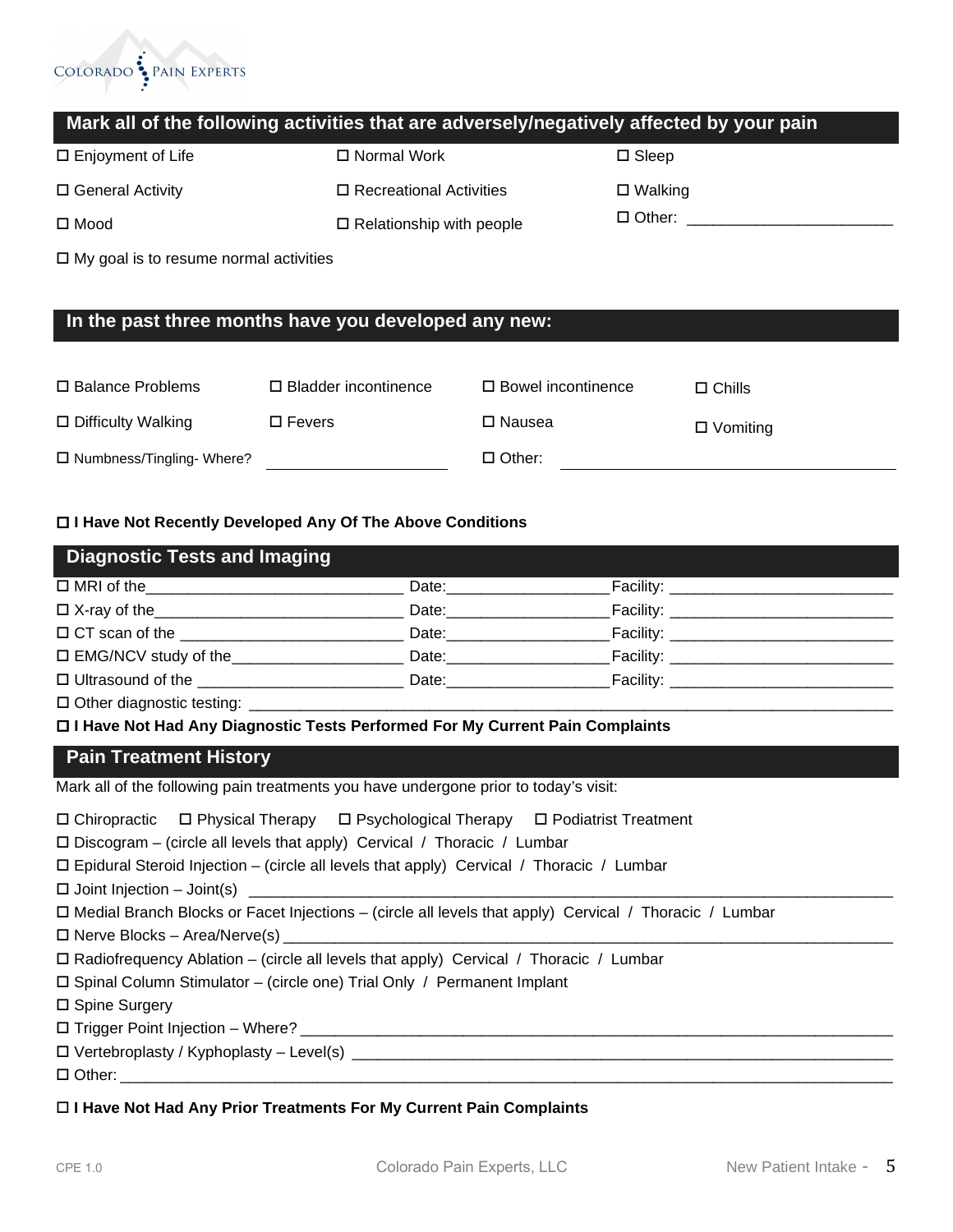

# **Anesthesia History**

Have you ever had anesthesia (sedation for a surgical procedure)?  $\Box$  Yes  $\Box$  No

If so, have you ever had any adverse reaction to anesthesia?  $\Box$  Yes  $\Box$  No

Which type of anesthesia did you react adversely to? Please check all that apply.

 $\Box$  Local anesthesia  $\Box$  Epidural  $\Box$  General anesthesia  $\Box$  IV Sedation

Do you have a family history of adverse reactions to anesthesia? If so, to which of the following?

 $\Box$  Local anesthesia  $\Box$  Epidural  $\Box$  General anesthesia  $\Box$  IV Sedation

## **Past Surgical History**

Please indicate any surgical procedures you have had done in the past, including the date, type, and any pertinent details.

| <b>Abdominal Surgery</b> | <b>Joint Surgery</b>          |
|--------------------------|-------------------------------|
|                          |                               |
|                          |                               |
|                          |                               |
| <b>Female Surgeries</b>  | <b>Spine / Back Surgery</b>   |
|                          |                               |
|                          |                               |
|                          |                               |
|                          | <b>Other Common Surgeries</b> |
|                          |                               |
| <b>Heart Surgery</b>     |                               |
|                          |                               |
|                          |                               |
|                          |                               |
|                          |                               |

Please list any other surgeries and dates (attach an additional sheet if necessary): \_\_\_\_\_\_\_\_\_\_\_\_\_\_\_\_\_\_\_\_\_\_\_\_

#### **I Have Never Had Any Surgical Procedures Done**

 $\overline{\phantom{a}}$  , and the set of the set of the set of the set of the set of the set of the set of the set of the set of the set of the set of the set of the set of the set of the set of the set of the set of the set of the s

 $\overline{\phantom{a}}$  , and the set of the set of the set of the set of the set of the set of the set of the set of the set of the set of the set of the set of the set of the set of the set of the set of the set of the set of the s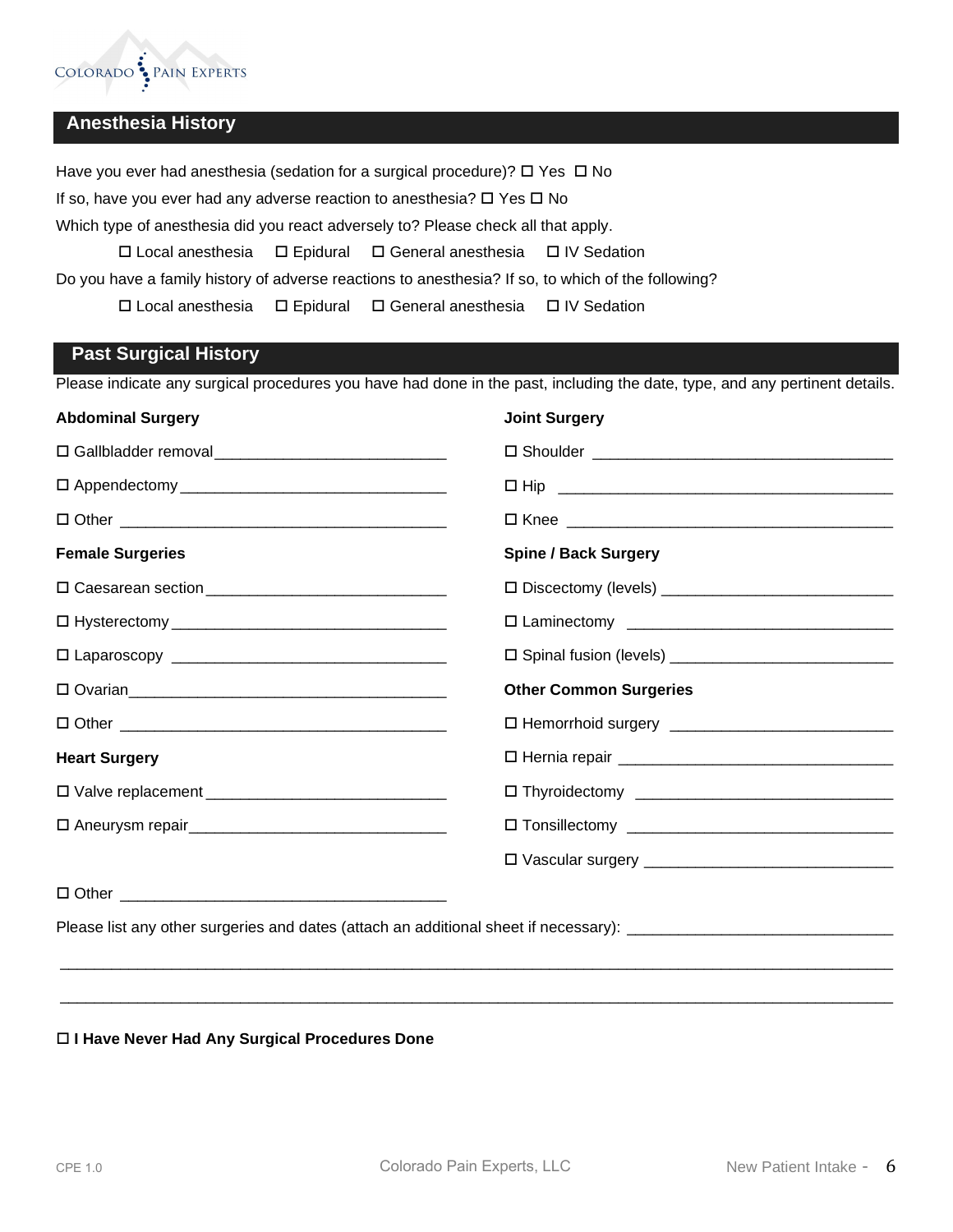

## **Current Medications**

Are you taking a prescribed **blood-thinner** medication?  $\Box$  Yes  $\Box$  No If yes, please check which one:

| $\Box$ Aggrenox | □ Coumadin □ Effient |                   | □ Eliquis □ Lovenox | $\square$ Plavix | □ Pleta | $\square$ Pradaxa |
|-----------------|----------------------|-------------------|---------------------|------------------|---------|-------------------|
| $\Box$ Ticlid   | $\square$ Warfarin   | $\square$ Xarelto | □ Other             |                  |         |                   |

Please list ALL medications you are currently taking. Attach an additional sheet, if required.

| <b>Medication Name</b> | <b>Dose</b> | <b>Frequency</b> | <b>Medication Name</b> | <b>Dose</b> | <b>Frequency</b> |
|------------------------|-------------|------------------|------------------------|-------------|------------------|
| 1.                     |             |                  | 7.                     |             |                  |
| 2.                     |             |                  | 8.                     |             |                  |
| 3.                     |             |                  | 9.                     |             |                  |
| 4.                     |             |                  | 10.                    |             |                  |
| 5.                     |             |                  | 11.                    |             |                  |
| 6.                     |             |                  | 12.                    |             |                  |

# **Allergies**

Do you have any known drug allergies?  $\Box$  Yes  $\Box$  No

If so, please list all medications you are allergic to:

**Medication Name:** Allergic Reaction Type:

**\_\_\_\_\_\_\_\_\_\_\_\_\_\_\_\_\_\_\_\_\_\_\_\_\_\_\_\_\_\_\_\_\_\_\_\_\_\_\_\_\_\_\_\_\_\_\_\_\_\_\_\_\_\_\_\_\_\_\_\_\_\_\_\_\_\_\_\_\_\_\_\_\_\_\_\_\_\_\_\_\_\_\_\_\_\_\_\_\_\_\_\_\_\_\_\_\_** 

**\_\_\_\_\_\_\_\_\_\_\_\_\_\_\_\_\_\_\_\_\_\_\_\_\_\_\_\_\_\_\_\_\_\_\_\_\_\_\_\_\_\_\_\_\_\_\_\_\_\_\_\_\_\_\_\_\_\_\_\_\_\_\_\_\_\_\_\_\_\_\_\_\_\_\_\_\_\_\_\_\_\_\_\_\_\_\_\_\_\_\_\_\_\_\_\_\_** 

**\_\_\_\_\_\_\_\_\_\_\_\_\_\_\_\_\_\_\_\_\_\_\_\_\_\_\_\_\_\_\_\_\_\_\_\_\_\_\_\_\_\_\_\_\_\_\_\_\_\_\_\_\_\_\_\_\_\_\_\_\_\_\_\_\_\_\_\_\_\_\_\_\_\_\_\_\_\_\_\_\_\_\_\_\_\_\_\_\_\_\_\_\_\_\_\_\_** 

**\_\_\_\_\_\_\_\_\_\_\_\_\_\_\_\_\_\_\_\_\_\_\_\_\_\_\_\_\_\_\_\_\_\_\_\_\_\_\_\_\_\_\_\_\_\_\_\_\_\_\_\_\_\_\_\_\_\_\_\_\_\_\_\_\_\_\_\_\_\_\_\_\_\_\_\_\_\_\_\_\_\_\_\_\_\_\_\_\_\_\_\_\_\_\_\_\_** 

**\_\_\_\_\_\_\_\_\_\_\_\_\_\_\_\_\_\_\_\_\_\_\_\_\_\_\_\_\_\_\_\_\_\_\_\_\_\_\_\_\_\_\_\_\_\_\_\_\_\_\_\_\_\_\_\_\_\_\_\_\_\_\_\_\_\_\_\_\_\_\_\_\_\_\_\_\_\_\_\_\_\_\_\_\_\_\_\_\_\_\_\_\_\_\_\_\_** 

Please check if you are allergic to  $\Box$  Iodine or  $\Box$  Tape Are you allergic to shellfish?  $\Box$  Yes  $\Box$  No

\*Are you allergic to latex?  $\Box$  Yes  $\Box$  No \*If yes, you will be asked to complete a separate questionnaire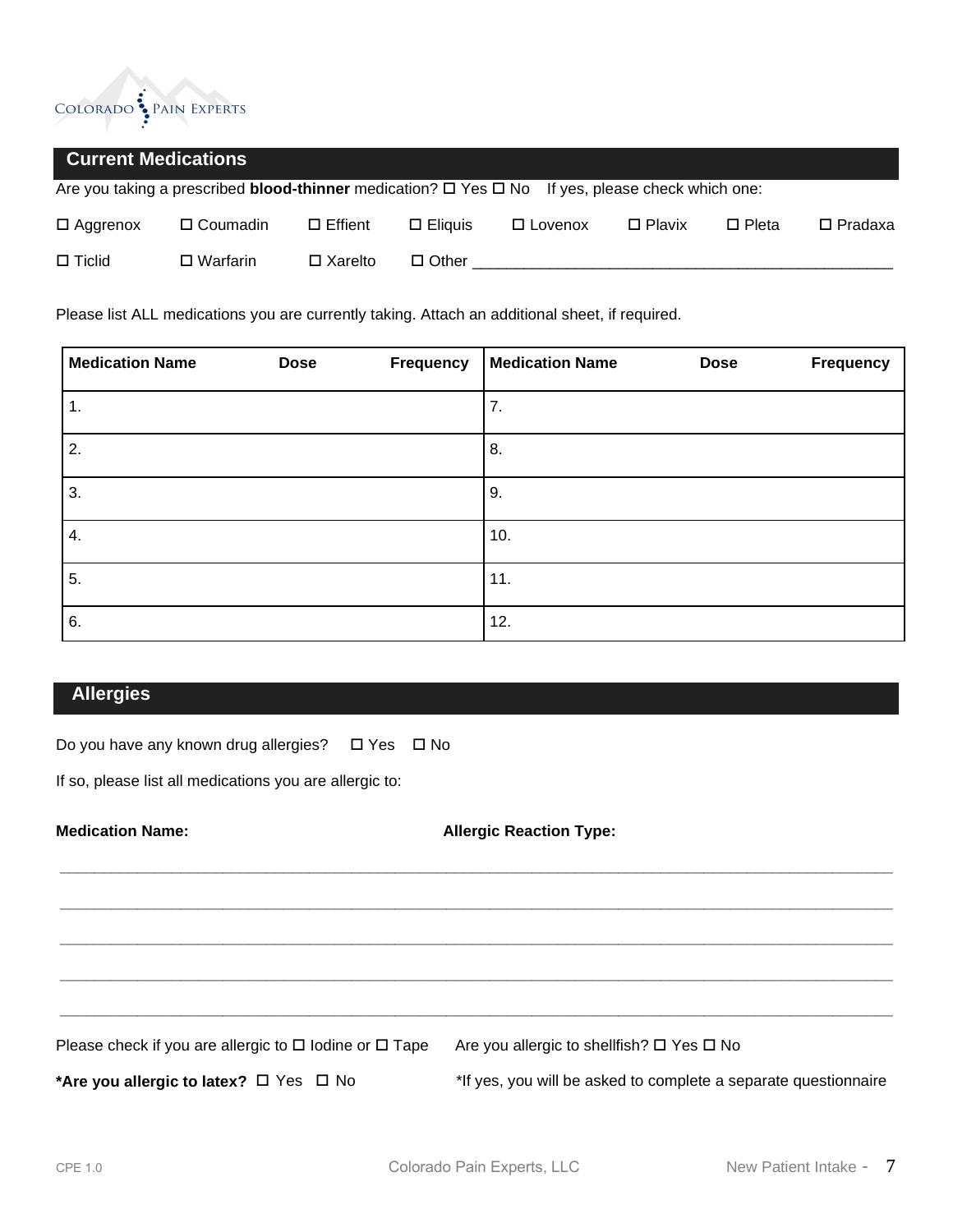

# **Family History**

| Mother<br>Father<br>Other medical problems: _<br>□ I Have No Significant Family Medical History<br>□ I Am Adopted (No Medical History Available)<br><b>Social History</b><br>Are you capable of becoming pregnant? □ Yes □ No<br>If so, are you currently pregnant? □ Yes □ No<br>Highest level of education obtained: $\Box$ Grammar school<br>□ High School<br>$\Box$ College<br>Alcohol Use:<br>□ Daily Limited Alcohol Use □ History of Alcoholism | Heat Disease<br>Headacties<br>Diabates<br>Arthritis<br>Gancer | High Blood Presente<br>Kidney Problems<br>Hidr Croiesiero1 | Rheumabia Arthitis<br>Liver Problems<br>Osteoporosis | Seizures<br>Stroke      |
|--------------------------------------------------------------------------------------------------------------------------------------------------------------------------------------------------------------------------------------------------------------------------------------------------------------------------------------------------------------------------------------------------------------------------------------------------------|---------------------------------------------------------------|------------------------------------------------------------|------------------------------------------------------|-------------------------|
|                                                                                                                                                                                                                                                                                                                                                                                                                                                        |                                                               |                                                            |                                                      |                         |
|                                                                                                                                                                                                                                                                                                                                                                                                                                                        |                                                               |                                                            |                                                      |                         |
|                                                                                                                                                                                                                                                                                                                                                                                                                                                        |                                                               |                                                            |                                                      |                         |
|                                                                                                                                                                                                                                                                                                                                                                                                                                                        |                                                               |                                                            |                                                      |                         |
|                                                                                                                                                                                                                                                                                                                                                                                                                                                        |                                                               |                                                            |                                                      |                         |
|                                                                                                                                                                                                                                                                                                                                                                                                                                                        |                                                               |                                                            |                                                      |                         |
|                                                                                                                                                                                                                                                                                                                                                                                                                                                        |                                                               |                                                            |                                                      | $\square$ Post-graduate |
|                                                                                                                                                                                                                                                                                                                                                                                                                                                        | □ Current Alcoholism                                          |                                                            |                                                      |                         |
| □ Never Drinks Alcohol<br>□ Social Alcohol Use                                                                                                                                                                                                                                                                                                                                                                                                         |                                                               |                                                            |                                                      |                         |
| Tobacco Use:<br>□ Current Tobacco<br>□ Former Tobacco User<br>□ Never Used Tobacco                                                                                                                                                                                                                                                                                                                                                                     |                                                               |                                                            |                                                      |                         |
|                                                                                                                                                                                                                                                                                                                                                                                                                                                        |                                                               |                                                            |                                                      |                         |
| □ Currently Using Someone Else's Prescription Medications                                                                                                                                                                                                                                                                                                                                                                                              |                                                               |                                                            |                                                      |                         |
|                                                                                                                                                                                                                                                                                                                                                                                                                                                        |                                                               |                                                            |                                                      |                         |
| Have you ever abused narcotic or prescription medications? $\square$ Yes $\square$ No (Which:                                                                                                                                                                                                                                                                                                                                                          |                                                               |                                                            |                                                      |                         |
| Have you ever been discharged (fired) from a pain management practice in the past?                                                                                                                                                                                                                                                                                                                                                                     |                                                               |                                                            |                                                      |                         |
|                                                                                                                                                                                                                                                                                                                                                                                                                                                        |                                                               |                                                            |                                                      |                         |
|                                                                                                                                                                                                                                                                                                                                                                                                                                                        |                                                               |                                                            |                                                      |                         |

Mark all appropriate diagnoses as they pertain to your biological **MOTHER AND FATHER** only.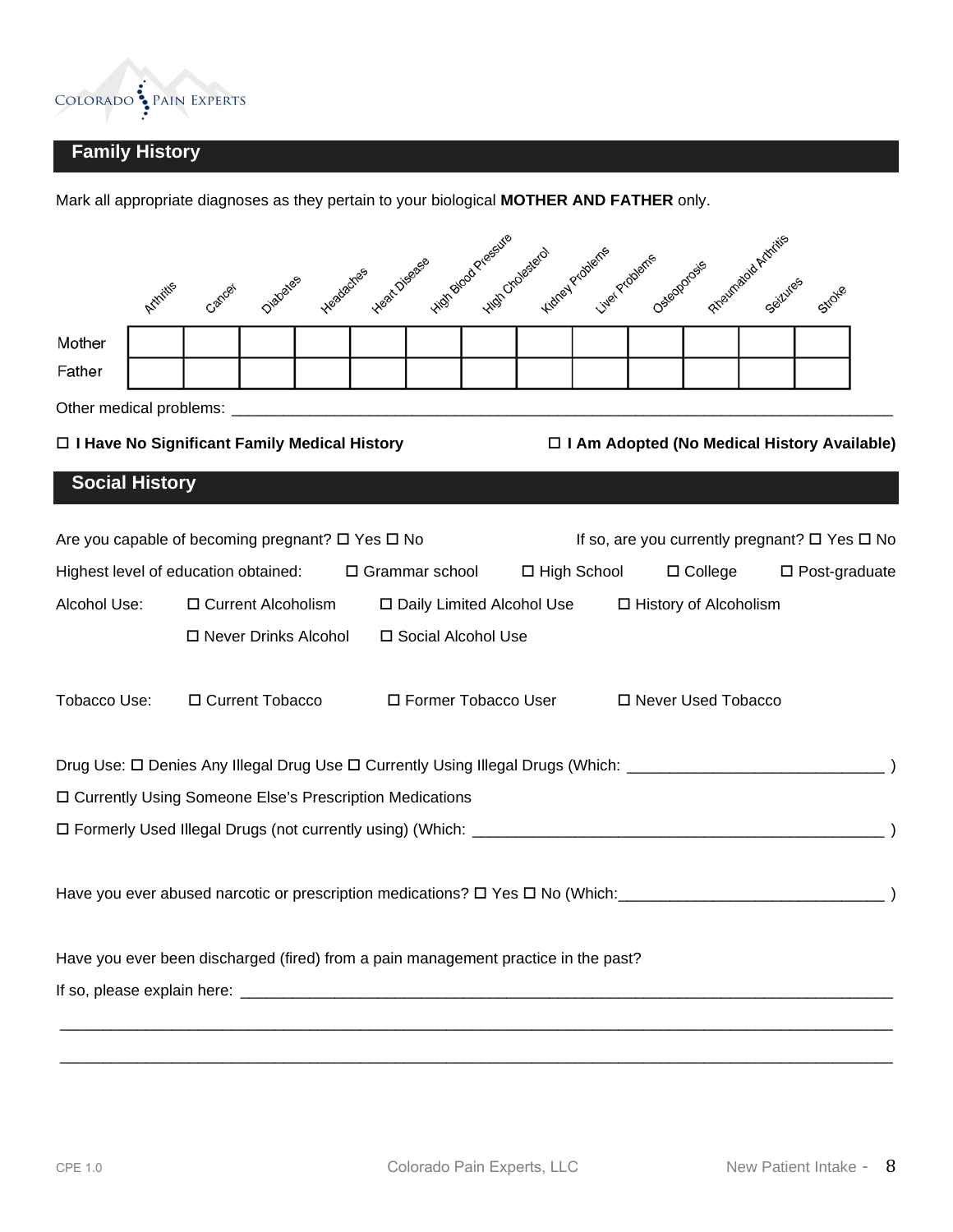

# **Past Medical History**

Mark the following conditions/diseases that you have been treated for in the past:

#### **General Medical**

 $\Box$  Cancer – Type Diabetes – Type\_\_\_\_\_\_\_\_\_\_\_\_ HIV / AIDS

#### **Head/Eyes/Ears/Nose/Throat**

- □ Glaucoma
- $\square$  Headaches
- $\Box$  Head Injury
- $\Box$  Hyperthyroidism
- Hypothyroidism
- $\square$  Migraines

#### **Cardiovascular / Hematologic**

 $\square$  Anemia □ Bleeding Disorders Coronary Artery Disease □ Heart Attack □ High Blood Pressure □ High Cholesterol Mitral Valve Prolapse □ Murmur □ Pacemaker/Defibrillator  $\square$  Phlebitis □ Poor Circulation □ Stroke

#### **Respiratory**

□ Asthma  $\Box$  Bronchitis Emphysema / COPD □ Pneumonia  $\square$  Tuberculosis □ Valley Fever

#### **Gastrointestinal**

□ Bowel Incontinence □ Acid Reflux (GERD) □ Gastrointestinal Bleeding □ Constipation

#### **Musculoskeletal**

□ Amputation □ Bursitis Carpal Tunnel Syndrome □ Chronic Low Back Pain Chronic Neck Pain □ Chronic Joint Pain Fibromyalgia  $\square$  Joint Injury □ Osteoarthritis □ Osteoporosis □ Phantom Limb Pain  $\square$  Rheumatoid arthritis □ Tennis Elbow Vertebral Compression **Fracture** 

#### **Genitourinary/Nephrology**

 $\square$  Bladder Infection(s) □ Dialysis  $\Box$  Kidney Infection(s) □ Kidney Stones Urinary Incontinence

#### **Hepatic**

 $\Box$  Hepatitis A active / inactive / unsure)  $\square$  Hepatitis B (active / inactive / unsure)  $\square$  Hepatitis C (active / inactive / unsure)

#### **Neuropsychological**

- Alcohol Abuse Alzheimer Disease □ Bipolar Disorder □ Depression □ Epilepsy □ Prescription Drug Abuse
- □ Multiple Sclerosis
- □ Paralysis
- □ Peripheral Neuropathy
- □ Schizophrenia
- □ Seizures
- □ Reflex Sympathetic Dystrophy/CRPS Other Diagnosed Conditions

Who and (approximately when) was the last provider to prescribe you pain medications or other controlled substances?

 $\Box$  , and the contribution of the contribution of the contribution of the contribution of the contribution of the contribution of the contribution of the contribution of the contribution of the contribution of the contri

 $\overline{\phantom{a}}$  , and the set of the set of the set of the set of the set of the set of the set of the set of the set of the set of the set of the set of the set of the set of the set of the set of the set of the set of the s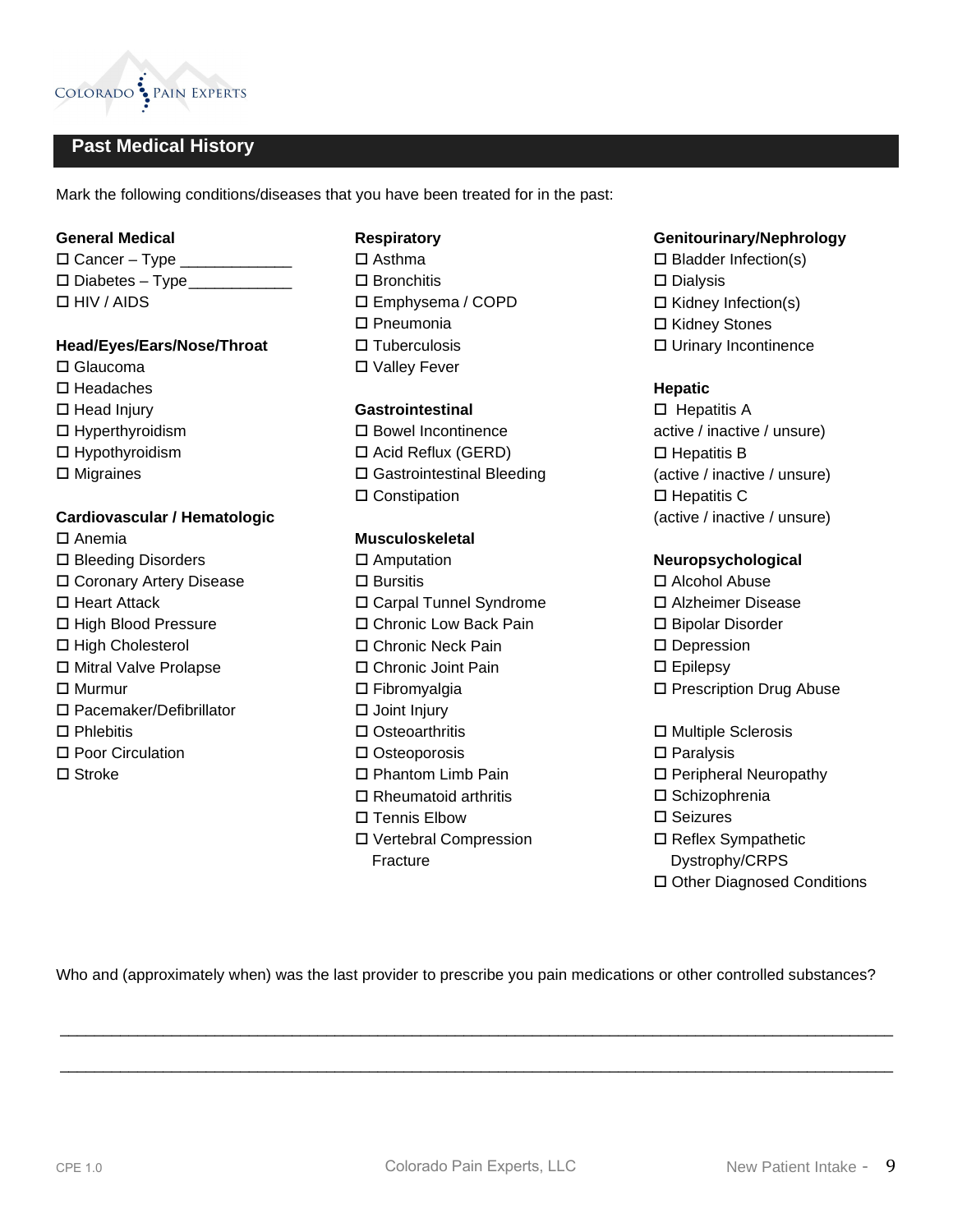

# **Review of Symptoms**

Mark the following symptoms that you currently suffer from. Note: Diagnosed conditions/diseases should be noted under Past Medical History, above.

| <b>Constitutional:</b>                   | $\square$ Chills          | □ Difficulty Sleeping                   | □ Easy Bruising           |  |  |
|------------------------------------------|---------------------------|-----------------------------------------|---------------------------|--|--|
| □ Excessive Sweating                     | □ Excessive Thirst        | $\square$ Fatigue                       | $\square$ Fevers          |  |  |
| $\Box$ Insomnia                          | □ Low Sex Drive           | □ Night Sweats                          |                           |  |  |
| □ Unexplained Weight Gain                | □ Unexplained Weight Loss | $\square$ Weakness                      |                           |  |  |
| Eyes:                                    | □ Recent Visual Changes   |                                         |                           |  |  |
| Ears/Nose/Throat/Neck:                   | □ Dental Problems         | $\square$ Earaches                      | □ Hearing Problems        |  |  |
| □ Nosebleeds                             | □ Recurrent Sore Throats  | $\square$ Ringing in the Ears           | □ Sinus Problems          |  |  |
| Cardiovascular:                          | □ Bleeding Disorder       | □ Chest Pain                            | □ Deep Vein Thrombosis    |  |  |
| $\Box$ Fainting                          | □ High Blood Pressure     | □ Irregular Heartbeat                   | $\square$ Lightheadedness |  |  |
| □ Shortness of Breath During Sleep       |                           | □ Swelling in the Feet                  |                           |  |  |
| <b>Respiratory:</b>                      | $\Box$ Cough              | $\square$ Wheezing                      | □ Pulmonary Embolism      |  |  |
| □ Shortness of Breath on Exertion/Effort |                           | □ Shortness of Breath at Rest           |                           |  |  |
| <b>Gastrointestinal:</b>                 | □ Abdominal Cramps        | $\Box$ Acid Reflux                      | $\square$ Constipation    |  |  |
| □ Coffee Ground Appearance in Vomit      |                           | □ Dark and Tarry Stools                 | $\square$ Diarrhea        |  |  |
| $\Box$ Hernia                            | $\square$ Vomiting        |                                         |                           |  |  |
| <b>Musculoskeletal:</b>                  | □ Back Pain               | □ Joint Pain                            | □ Joint Stiffness         |  |  |
| □ Joint Swelling                         | □ Muscle Spasms           | □ Neck Pain                             |                           |  |  |
| <b>Genitourinary/Nephrology:</b>         | □ Blood in Urine          | □ Decreased Urine Flow/Frequency/Volume |                           |  |  |
| □ Erectile Dysfunction                   | □ Flank Pain              | □ Painful Urination                     | □ Pelvic Pressure         |  |  |
| Neurological:                            | □ Carpal Tunnel Syndrome  | $\square$ Dizziness                     | $\square$ Headaches       |  |  |
| □ Instability When Walking               | □ Numbness/Tingling       | □ Seizures                              |                           |  |  |
| <b>Psychiatric:</b>                      | □ Depressed Mood          | □ Feeling Anxious                       | □ Stress Problems         |  |  |
| □ Suicidal Thoughts                      | □ Suicidal Planning       |                                         |                           |  |  |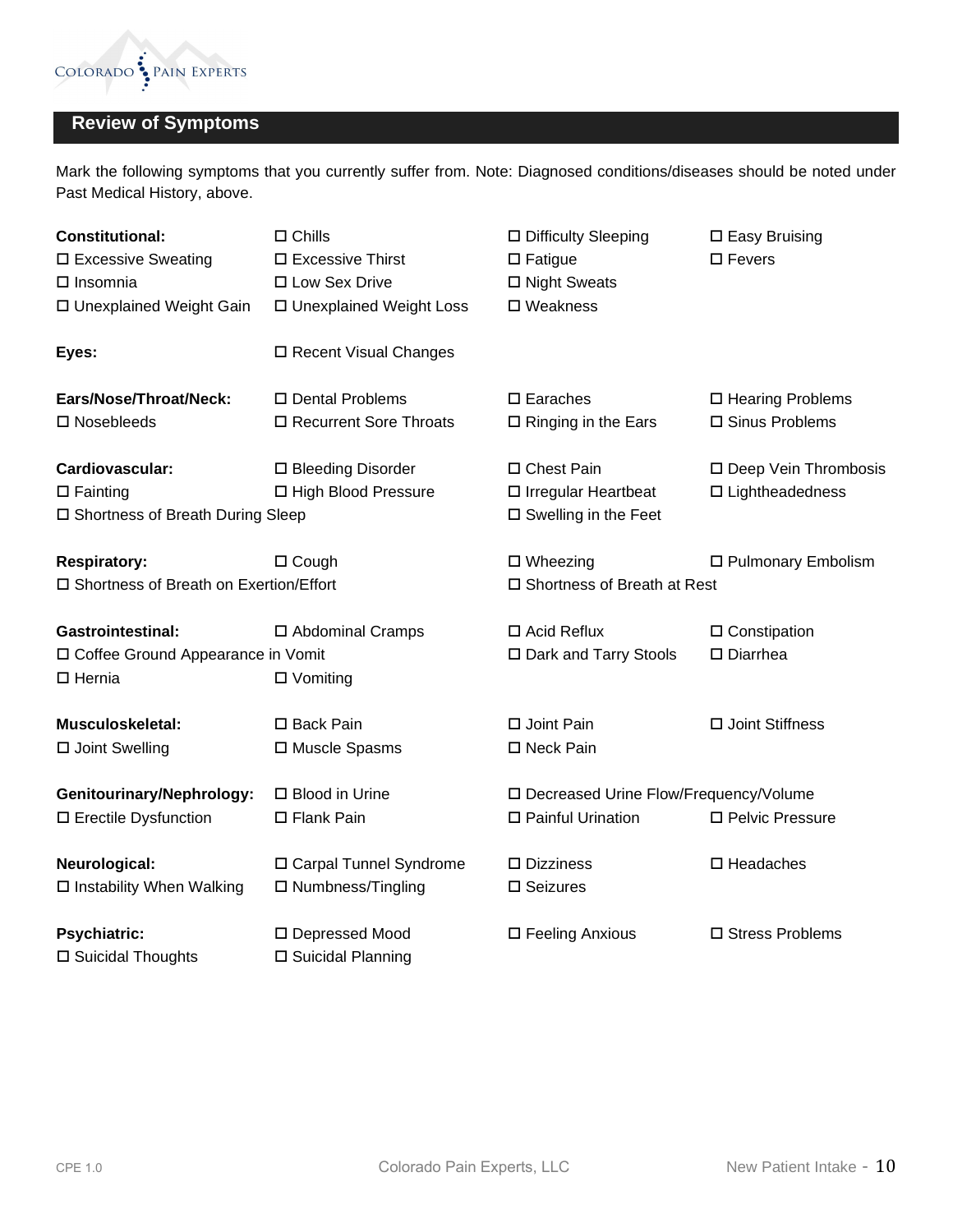

# **Medical History and Consent for Treatment**

I certify that the above information is accurate, complete, and true.

I authorize Colorado Pain Experts, LLC and any associates, assistants, and other health care providers it may deem necessary, to treat my condition. I understand that no warranty or guarantee has been made of a specific result or cure. I agree to actively participate in my care to maximize its effectiveness. I give my consent for Colorado Pain Experts, LLC to retrieve and review my medication history. I understand that this will become part of my medical record.

I acknowledge that I have had the opportunity to review Colorado Pain Experts, LLC Notice of Privacy Practices, which is displayed for public inspection at its facility and on its website. This Notice describes how my protected health information may be used and disclosed, and how I may access my health records.

I authorize Colorado Pain Experts, LLC to release my Protected Health Information (medical records) in accordance with its Notice of Privacy Practices. This includes, but is not limited to, release to my referring physician, primary care physician, and any physician(s) I may be referred to. I also authorize Colorado Pain Experts, LLC to release any information required in obtaining procedure authorization or the processing of any insurance claims.

I understand that Colorado Pain Experts, LLC will not release my Protected Health Information to any other party (including family) without my completing a written "Patient Authorization for Use and Disclosure of Protected Health Information" form, available at its facility and on its website.

I understand that data collected during assessment or treatment may be utilized for research and teaching purposes and all identifying demographic PHI will remain confidential.

In the event that I am asked to provide a urine, oral swab and/or blood sample, **I voluntarily seek laboratory services and hereby consent to provide a urine and/or blood sample as requested.** I have the right to refuse specific tests but understand this may impact my pain management treatment. This agreement can be revoked by me at any time with written notification and is valid until revoked. I hereby assign to the Laboratory my right to the insurance benefits that may be payable to me for services provided, arising from any policy of insurance, self-insured health plan, Medicare or Medicaid in my name or in my behalf. I further authorize payment of benefits directly to the Laboratory. I understand that acceptance of insurance assignment does not relieve me from any responsibility concerning payment for laboratory services and that I am financially responsible for all charges whether or not they are covered by my insurance. I also acknowledge that the Laboratory may be an out-of-network provider with my insurer. Payment in full is expected 30 days of being notified of any balance due. Please note that in the event that you fail to make payment when due, this account will be referred to a collection agency for collections. In that event, the contingency fee assessed by the collection agency will be added to the principal and interest due. You will be additionally liable for attorney fees. Both collection agency fees and attorney fees will increase the balance you owe.

| Signed: | Date: |
|---------|-------|
|         |       |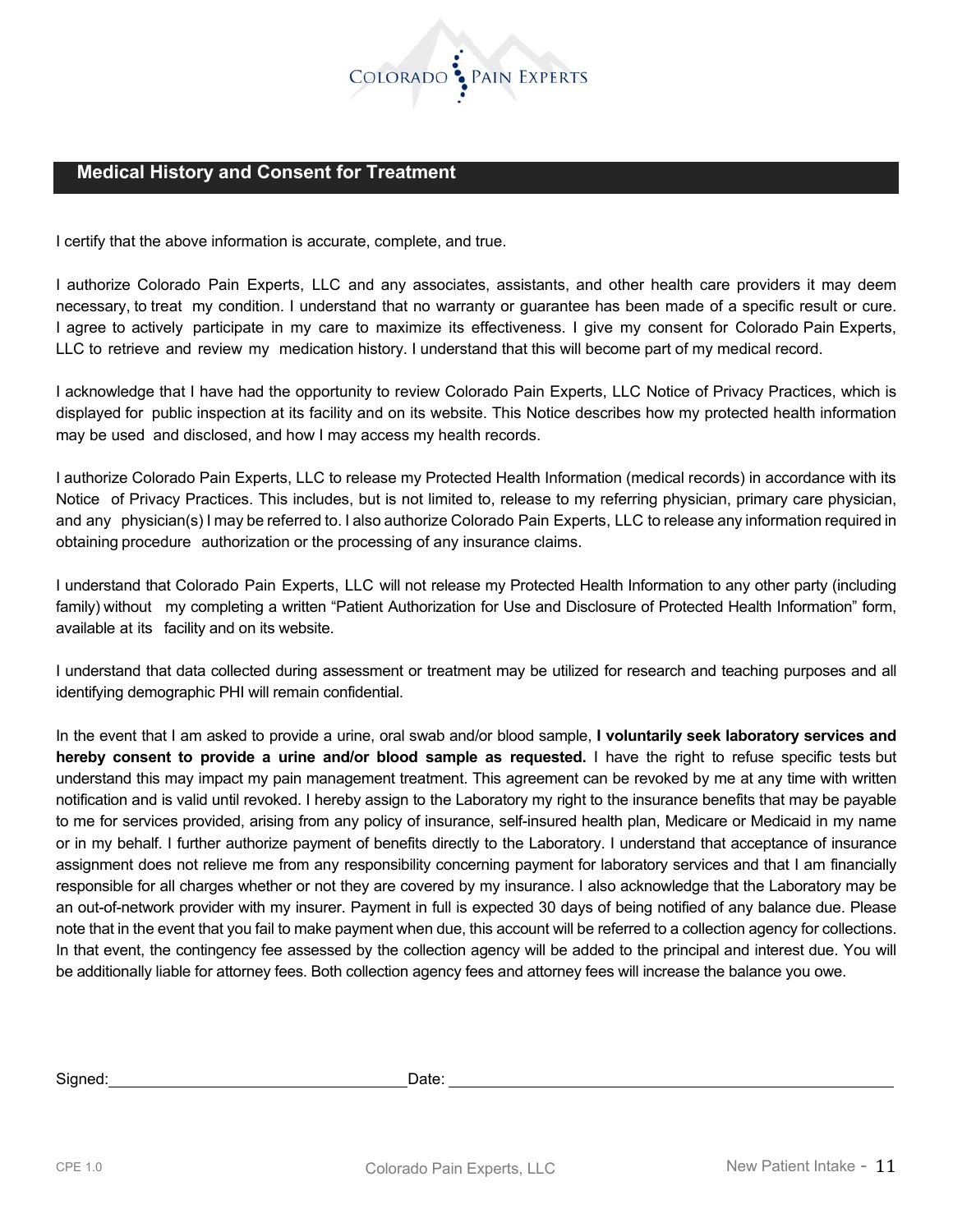

**Colorado Pain Experts, LLC believes that part of good healthcare practice is to establish and communicate a financial policy to our patients. We are dedicated to providing the best possible care for you, and we want you to completely understand our financial policy.**

1. **PAYMENT -** is expected at the time of your visit. (This includes Copayments, Deductibles, Coinsurance, Missed Appointments, Procedure Prepayment; unpaid balance after insurance has paid their portion, Past Due, etc.). If you are unable to make a full payment Colorado Pain Experts, LLC reserves the right to reschedule your appointment for a later time when you are able to make your full payment, (any payment due or owed at time of service). If a prepayment is made for any services and a refund is due after insurance processes, any outstanding balance on your account will be deducted before issuing your refund. We will accept cash, check, or credit card. Payment will include any unmet deductible, co-insurance, copayment amount, or non-covered charges from your insurance company. If you do not carry insurance, or if your coverage is currently under a pre-existing condition clause, payment in full is expected at the time of your visit. We do ask for a copy of an ID card or license and insurance cards.

2. I**NSURANCE -** We are participating providers with several insurance plans. We will file all of these insurance claims. A list of these insurance plans is available upon request. Please remember that insurance is a contract between the patient and the insurance company and ultimately the patient is responsible for payment in full. If your insurance company does not pay the practice within a reasonable period of time, you will be billed. If we later receive payment for your insurer, we will refund any overpayment to you.

If our doctors are not listed in your plan's network, you may be responsible for partial or full payment. If you are insured by a plan with which we have no prior arrangement, we will prepare and send the claim in for you on an unassigned basis. This means the insurer may send the payment directly to you and therefore, our charges for you are due at the time of service. Due to the many different insurance products out there, our staff cannot guarantee your eligibility and coverage. Be sure to check with your insurer's member benefits department about services and physicians before your appointment. Many web sites have erroneous information and are not a guarantee of coverage. You are responsible for obtaining a properly dated referral, prior authorization if required by your insurer and responsible for payment if your claim rejects for the lack of one.

Not all insurance plans cover all services. In the event your insurance plan determines a service to be "not covered", you will be responsible for the complete charge. Payment is due upon receipt of a statement from our office. All procedures billed in this office are considered covered unless limited by your specific insurance policy.

Colorado Pain Experts, LLC only has a specific amount of time to submit a claim to your insurance carrier. If your coverage/ insurance company changes and we bill your old carrier we may miss the time limit to process the claim. In this case the claim becomes your responsibility for payment, so please notify us immediately if your coverage changes so that we can accurately submit the claims.

3. **TOXICOLOGY LAB -** In the event that I am asked to provide a urine and/or blood sample, I voluntarily seek laboratory services and hereby consent to provide a urine and/or blood sample as requested. I have the right to refuse specific tests but understand this may impact treatment. This agreement can be revoked by me at any time with written notification and is valid until revoked. I hereby assign to the Laboratory my right to the insurance benefits that may be payable to me for services provided, arising from any policy of insurance, selfinsured health plan, Medicare or Medicaid in my name or in my behalf. I further authorize payment of benefits directly to the Laboratory. I understand that acceptance of insurance assignment does not relieve me from any responsibility concerning payment for laboratory services and that I am financially responsible for all charges whether or not they are covered by my insurance. I also acknowledge that the Laboratory may be an out-of-network provider with my insurer. Payment in full is expected within 30 days of being notified of any balance due.

4. **COLLECTION -** If you have an outstanding balance over 120 days old and have failed to make payment arrangements (or become delinquent on an existing payment plan), we may turn your balance over to a collection agency and/or an attorney, which may result in reporting to credit bureaus and/or legal action. Colorado Pain Experts, LLC reserves the right to refuse treatment to patients with outstanding balances over 120 days old. You agree to pay Colorado Pain Experts, LLC for any expenses we incur to collect on your account, including attorney fees, collection fees, and contingent fees to collection agencies that can be more than 35% of the delinquent balance. Contingency fees will be added and assigned to the collection agency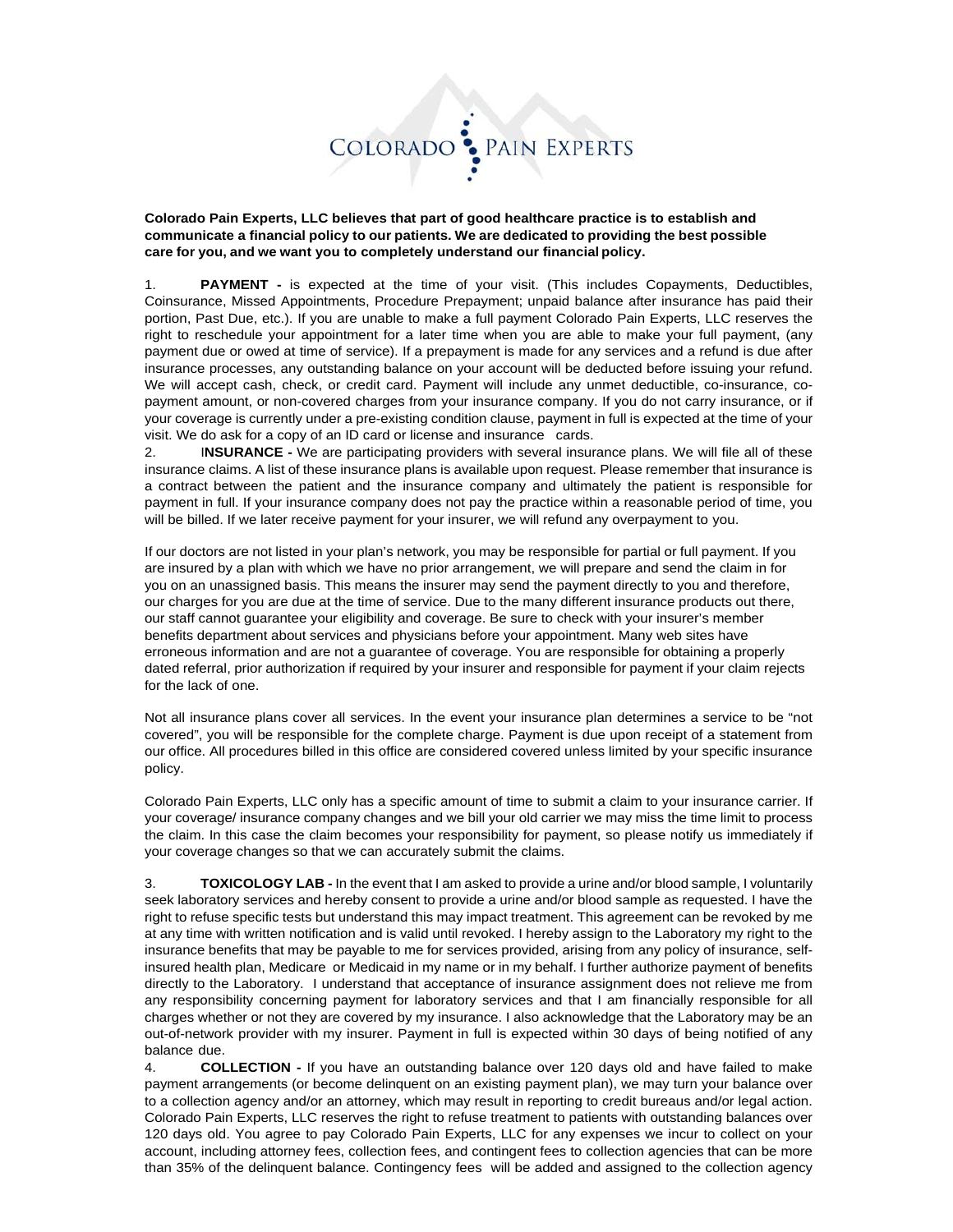immediately upon our referral of your account to the collection agency of our choice. You agree that in order for us to service your account or to collect any amounts you may owe, we may contact you by phone at

any number associated with your account, including wireless telephone numbers, which could result in charges to you. We may also contact you by sending text messages or emails, using any email address you provide to us. Methods of contact may include using pre-recorded voice messages and/or use of an automatic dialing device.

5. **RETURNED CHECKS -** will incur a \$40.00 service charge. You will be asked to bring cash, certified funds or a money order to cover the amount of the check plus the \$40 service charge to pay the balance prior to receiving services from our staff or the physician. Stop payments or overturned chargebacks on your credit card constitute a breach of payment and are subject to the \$40 service fee and collections action. All bad checks written to this office are subject to collections and will be prosecuted in Weld County.

6. **ACCOUNTING PRINCIPALS -** Payment and credits are applied to the oldest charges first, except for insurance payments which are applied to the corresponding dates of service.

7. **FORMS AND CONSULTS FEES -** Completing insurance forms, copying medical records, etc... requires office staff time and time away from patient care for our doctors. We require pre-payment for completing forms, copying medical records, notarizing, or for extra written communication by the doctor. The charge is determined by the complexity of the form, letter, or communication. On occasion, our staff may be asked to provide a deposition and/or other testimony or actions concerning your care. There is a separate fee schedule for such activity. The fees for such activity are to be paid by the patient regardless of the party requesting the activity.

8. **CANCELLATIONS OR MISSED APPOINTMENTS -** If you do not cancel your appointment at least 24 hours before, or if you no-show, we will assess you a \$25 missed appointment fee. If you do not cancel your procedure with at least 24 hours' notice, you will be assessed a \$150.00 missed procedure fee. Any missed visits may result in discharge from the practice.

9. **RESPONSIBILITY FOR PAYMENT -** I understand that I, personally, am financially responsible to Colorado Pain Experts, LLC care for charges not covered by the assignment of insurance benefits.

10. **ASSIGNMENT OF INSURANCE BENEFITS -** I hereby assign, transfer, and set over directly to Colorado Pain Experts, LLC sufficient monies and/or benefits for basic and major medical to which I may be entitled for professional and medical care, to cover the costs of the care and treatment rendered to myself or my dependent in said practice. I authorize Colorado Pain Experts, LLC to contact my insurance company or health plan administrator and obtain all pertinent financial information concerning coverage and payments under my policy. I direct the insurance company or health plan administrator to release such information to Colorado Pain Experts, LLC. I authorize Colorado Pain Experts, LLC to release all medical information requested by my health insurance carrier, Medicare, other physicians or providers, and any other third-party payers.

11. **RELEASE OF INFORMATION -** I hereby authorize and direct Colorado Pain Experts, LLC to release to governmental agencies, insurance carriers, or others who are financially liable for such professional and medical care, all information needed to substantiate claim and payment.

**I have read and understand the practice's financial policy of Colorado Pain Experts, LLC and I agree to be bound by its terms. I understand that I am financially responsible for ALL services I receive from Colorado Pain Experts, LLC. I hereby assign all medical and surgical benefits and authorize my insurance carrier (s) to issue payment directly to Colorado Pain Experts, LLC. This financial policy is binding upon you, your estate, executors and/or administrators, if applicable.**

**I also understand and agree that such terms may be amended by the practice from time to time.**

**Signature of Patient (or Guarantor, if applicable) Date:**

**Please print the name of the patient**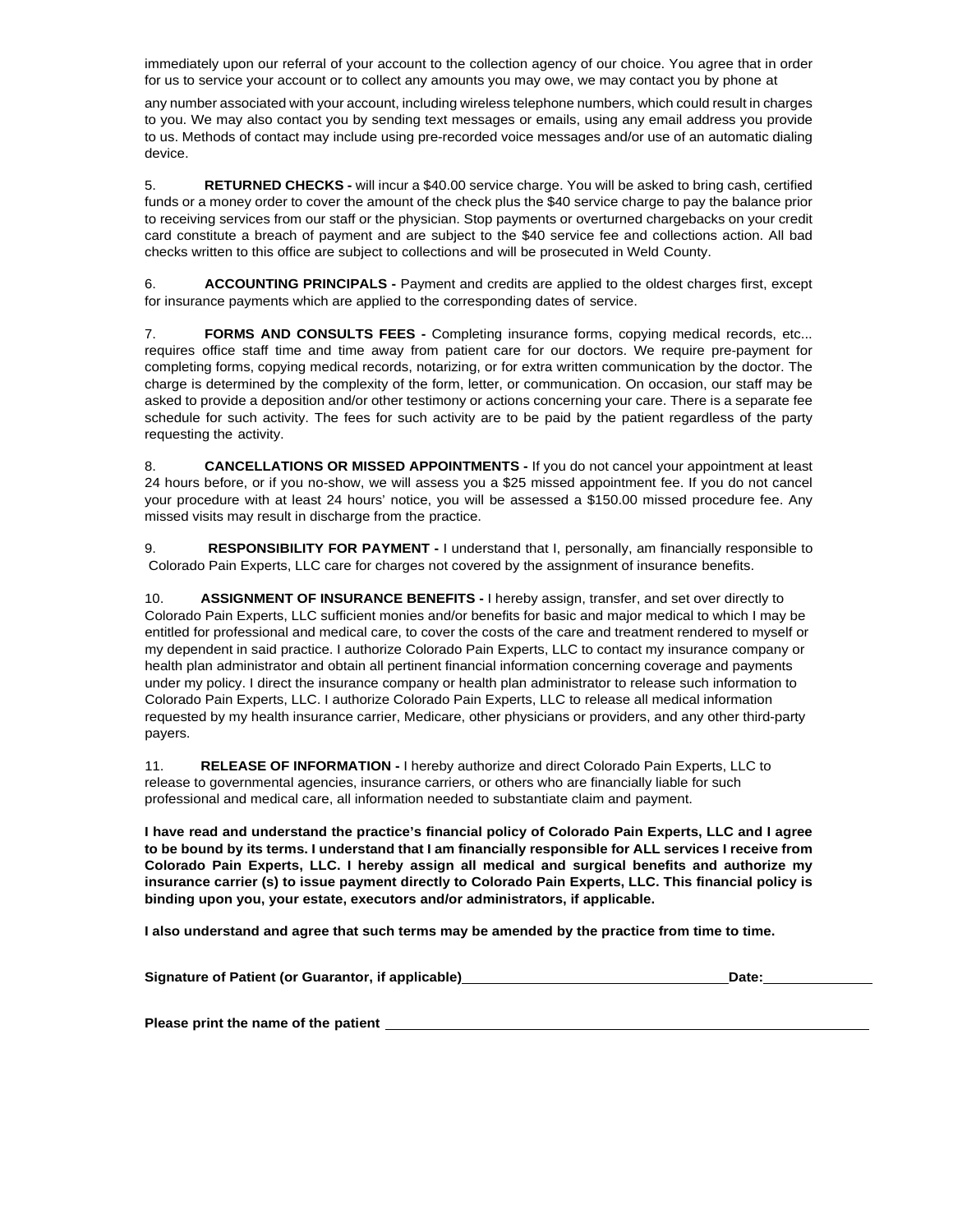

## **Patient Authorization for Use and Disclosure of Protected Health Information**

Colorado Pain Experts, LLC will not disclose your medical records (protected health information) to any party without your signed consent, except as stipulated in our Notice of Privacy Practices. This form authorizes Colorado Pain Experts, LLC to release your medical records to parties indicated.

### **Colorado Pain Experts takes your privacy seriously!**

Your Name: Date of Birth:

## **Authorized Parties**

By signing below, I authorize Colorado Pain Experts, LLC its agents and employees ("Provider"), to use and / or disclose any and all of my protected health information of any kind and description to the following party or parties ("Recipients"):

Party **Party Relationship** 

# **Authorization to Disclose Protected Health Information Including HIV & AIDS Related Information**

I understand that neither Provider nor Recipient may condition treatment, payment, enrollment, or eligibility for benefits on whether I sign this Authorization. In addition, I understand that Recipient may re-disclose the Records and that the Records may no longer be protected by the Federal privacy regulations.

I acknowledge and agree that the protected health information authorized to be disclosed under this Authorization may include records for drug or alcohol abuse or psychiatric illness, and records of testing, diagnosis or treatment for HIV, HIVrelated diseases and communicable disease-related information.

With respect to any communicable disease-related information protected by State confidentiality rules and disclosed under this Authorization, Recipient is prohibited from making any further disclosure of this information unless further disclosure is expressly permitted by me pursuant to a separate written authorization or is otherwise permitted by applicable law.

Further, with respect to any drug and alcohol abuse treatment information disclosed under this Authorization, this information has been disclosed from records protected by Federal confidentiality rules (42 C.F.R. Part 2). The Federal rules prohibit the recipient of this information from making any further disclosure of this information unless further disclosure is expressly permitted by me pursuant to a separate written authorization or is otherwise permitted by 42 C.F.R. Part 2. A general authorization for the release of medical or other information is NOT sufficient for this purpose. The Federal rules restrict any use of the information to criminally investigate or prosecute any alcohol or drug abuse patient.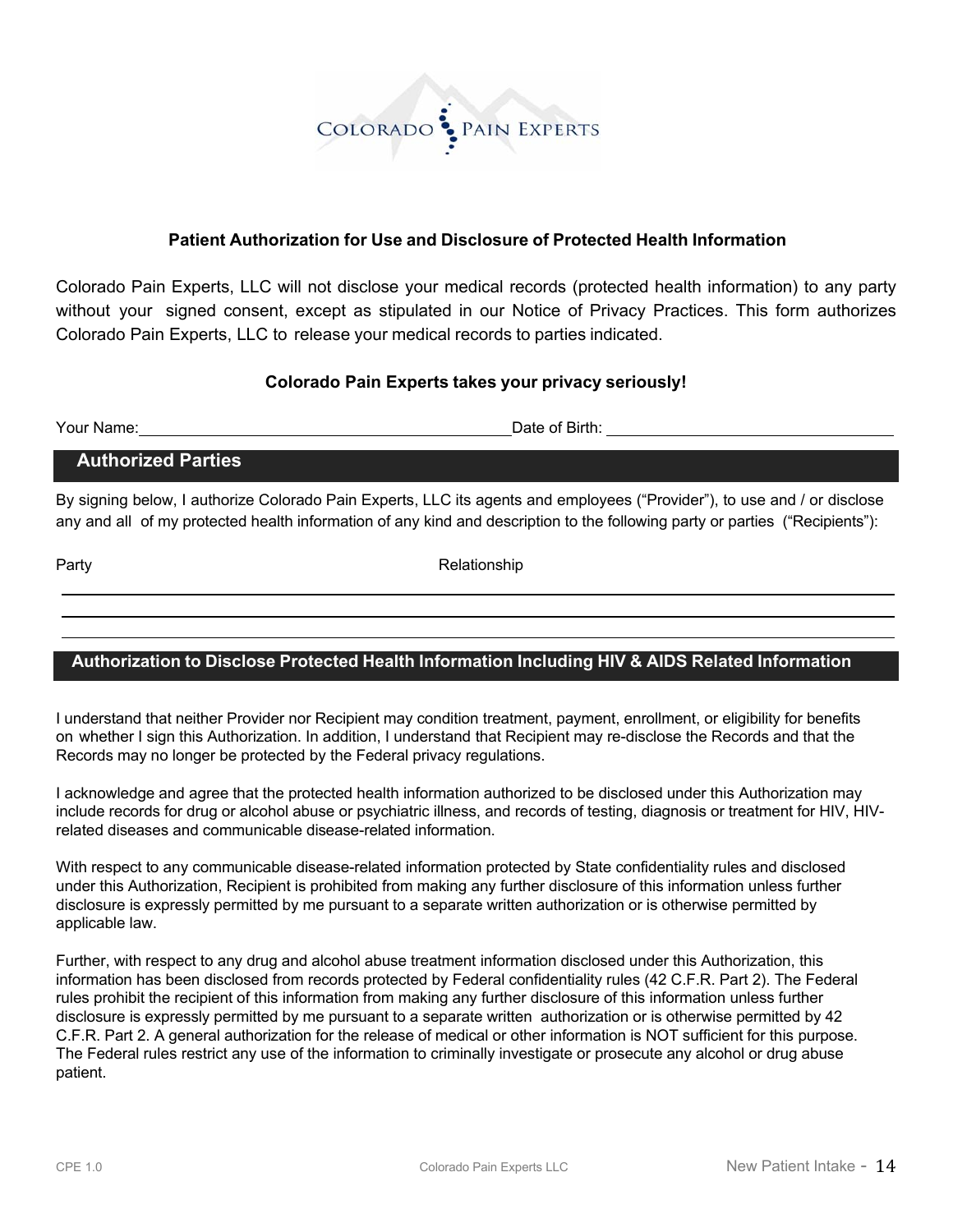

#### **Authorized Parties**

I acknowledge that I have had the opportunity to review Colorado Pain Experts, LLC Notice of Privacy Practices, which is displayed for public inspection at its facility and on its website. This Notice describes how my protected health information may be used and disclosed, and how I may access my health records.

I understand I have the right to refuse to sign this authorization and that I do not have to sign this authorization to receive treatment at Colorado Pain Experts, LLC. When my information is used or disclosed pursuant to this authorization, it may be subject to re-disclosure by the recipient and may no longer be protected by the Federal Health Insurance Portability and Accountability Act (HIPAA). I have the right to revoke this authorization in writing except to the extent that the practice has acted in reliance upon this authorization. My written revocation must be submitted to the privacy officer whose address is listed below:

#### **Privacy Officer**

 Colorado Pain Experts, LLC 7251 W. 20<sup>th</sup> Street, Unit K Greeley, CO 80634

#### **Expiration**

This Authorization will remain effective until the expiration date specified below or, if no date is set forth below, for one-year following the date of this signing, at which time this Authorization will expire. A photocopy of this Authorization will be considered effective and valid as the original.

Date authorization expires (if any):  $\sqrt{2}$  and  $\sqrt{2}$  and  $\sqrt{2}$  and  $\sqrt{2}$  and  $\sqrt{2}$  and  $\sqrt{2}$  and  $\sqrt{2}$  and  $\sqrt{2}$  and  $\sqrt{2}$  and  $\sqrt{2}$  and  $\sqrt{2}$  and  $\sqrt{2}$  and  $\sqrt{2}$  and  $\sqrt{2}$  and  $\sqrt{2}$  and  $\sqrt{2$ 

#### **Signature**

Signature of Patient or Legal Guardian Today's Date Today's Date

Relationship to Patient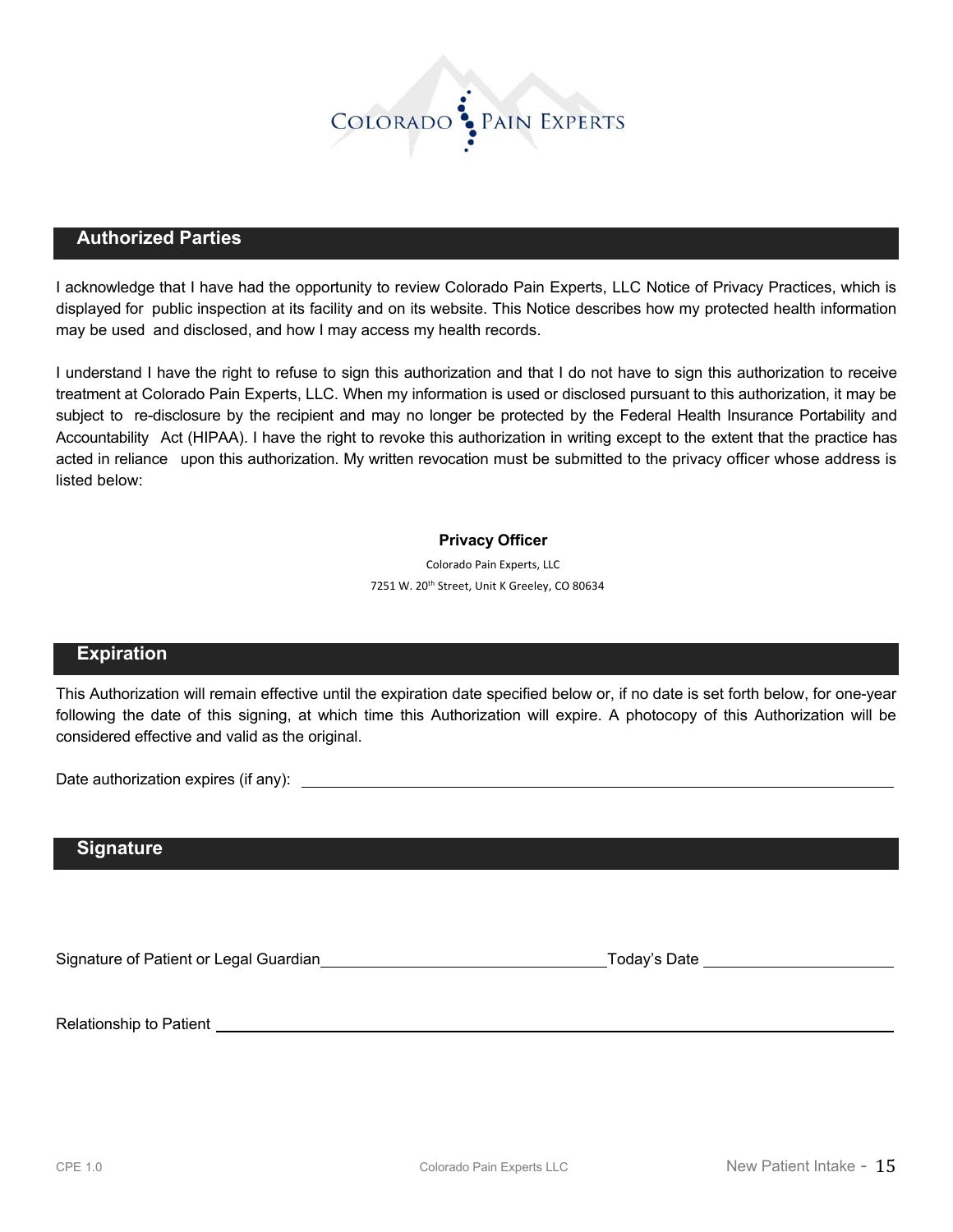

# **AUTHORIZATION TO DISCLOSE HEALTH INFORMATION TO COLORADO PAIN EXPERTS**

|                                                                                                                                                        | $*$ Date of Birth: |  |  |  |  |  |
|--------------------------------------------------------------------------------------------------------------------------------------------------------|--------------------|--|--|--|--|--|
|                                                                                                                                                        |                    |  |  |  |  |  |
|                                                                                                                                                        |                    |  |  |  |  |  |
| or it's agent(s) to disclose my health information as described in this authorization to Colorado Pain Experts<br>Office 970-473-7900 Fax 970-473-7901 |                    |  |  |  |  |  |

#### **\*Choose Physicians Location**

- Greeley: 7251 W 20th Street, Unit K Greeley, CO 80634
- Loveland: 1647 E 18th Street Loveland, CO 80538

### \*The health information is being disclosed for the following purpose: (check appropriate box): **◯ Change of Insurance or Physician ◯ Continuation of Care**

#### \*Health information to be disclosed: (check appropriate box)

 $\Box$  2 years prior from last date seen by the healthcare provider  $\Box$  The following health information (be specific):

\*I understand I may revoke this Authorization at any time by sending written notice of my revocation to CPE's health information management department. I understand that my revocation will not be effective to the extent the healthcare provider has taken action in reliance on this Authorization. Unless revoked sooner, this Authorization will expire on the following date, event, or condition. If no date, event, or condition is written, this authorization will expire 1 year from the date signed. A photocopy of this Authorization will expire 1 year from the date signed. A photocopy of this Authorization will be considered effective and valid as the original.

\*I understand that the health information authorized to be disclosed under this Authorization may include information regarding drug or alcohol abuse or psychiatric illness, and records of testing, diagnosis or treatment for HIV, HIV-related diseases and communicable disease-related information.

\*I understand that CPE may not condition treatment, payment, enrollment, or eligibility for benefits on whether I sign this authorization. I understand that the Recipient may redisclose the records and that the records may no longer be protected by Federal privacy regulations.

## $*$ I have read this Authorization and I acknowledge that I am familiar with and fully understand its terms and conditions.

Signature of Patient / Parent / Guardian or Authorized Representative  $\Box$ 

(Guardian or Authorized Representative must attach documentation of such status.)

3DE Printed name of Authorized Representative and Telephone Number 30 and 30 and 30 and 5 and 5 and 5 and 5 and 5 and 5 and 5 and 5 and 5 and 5 and 5 and 5 and 5 and 5 and 5 and 5 and 5 and 5 and 5 and 5 and 5 and 5 and 5